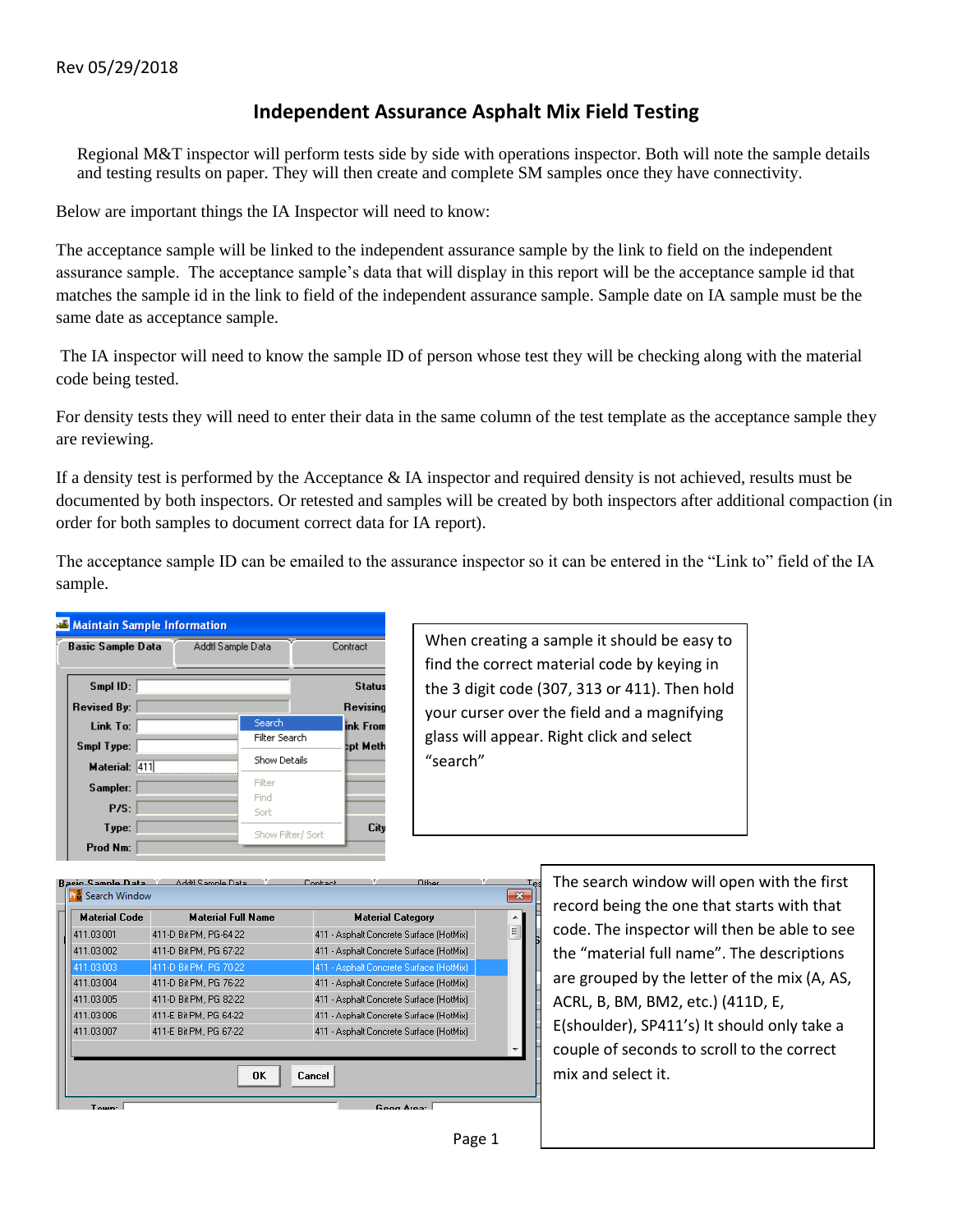Below are examples of info that should be entered for field samples of asphalt mix:

| <b>Basic Sample Data</b>                                                       | Addtl Sample Data                                          | Contract                               | Other                            | Tests                 |                      |
|--------------------------------------------------------------------------------|------------------------------------------------------------|----------------------------------------|----------------------------------|-----------------------|----------------------|
| Smpl ID: 015631829113748                                                       |                                                            | Status: Pending                        |                                  |                       | ▼                    |
| Revised By:                                                                    |                                                            | Revising:                              |                                  | Sample Date: 02/01/18 |                      |
| Link To:   10457817AC134715                                                    |                                                            | Link From:                             |                                  |                       | Log Date: 02/09/18   |
| Smpl Type:   Independent Assurance                                             |                                                            |                                        | Acpt Meth: Independent Assurance |                       | $\blacktriangledown$ |
| Material: 411.03.001                                                           |                                                            | 411-D Bit PM, PG-64 22                 |                                  |                       |                      |
| Sampler: 01563                                                                 |                                                            | Evans, Bobby                           |                                  |                       |                      |
|                                                                                | P/S: Rogers Group - Nashville Asphalt Mix                  |                                        |                                  | 31900036              |                      |
| Type: Producer                                                                 |                                                            |                                        | City: No Address Found.          |                       |                      |
| Prod Nm:                                                                       |                                                            |                                        |                                  |                       |                      |
| Mnfctr:                                                                        |                                                            |                                        |                                  |                       |                      |
| Town:                                                                          |                                                            |                                        | Geog Area: Region 3 - Davidson   |                       | ▼                    |
| Intd Use:                                                                      |                                                            |                                        |                                  |                       |                      |
|                                                                                | <b>PM</b> Maintain Sample Information<br>Addtl Sample Data | Contract                               | Other<br>Tests                   |                       |                      |
| Smpl ID: 01563149G083021<br>Reqst By:                                          |                                                            | Buy American:                          |                                  | ▾<br>Witnessed By:    |                      |
| Smpl Size:                                                                     |                                                            |                                        |                                  | ▼                     |                      |
|                                                                                |                                                            |                                        |                                  | ▼                     |                      |
| Station: 38+00                                                                 |                                                            | Offset: 12                             |                                  | Reference: Left       |                      |
| <b>Smpld From:</b>                                                             |                                                            |                                        |                                  |                       |                      |
| Smpl Origin:                                                                   |                                                            |                                        |                                  |                       |                      |
| Control Type:                                                                  | $\blacktriangledown$                                       | Cntrl Number:                          |                                  | Seal Number:          |                      |
| Design Type: Marshall                                                          |                                                            | Mix ID: 3140074<br>$\vert \cdot \vert$ |                                  |                       |                      |
| Plant ID:                                                                      |                                                            |                                        | Plant Type:                      |                       |                      |
| Creator User ID: [101563]                                                      |                                                            | Include Standard Remarks:              | Sample Created from DWR □        | DWR Date: 00/00/00    |                      |
| Basic Sample Data<br><b>Dist from Grade:</b><br>Last Modified User ID: [01563] |                                                            | Last Modified Date: 09/24/14           | DWR Inspector:                   |                       |                      |
|                                                                                |                                                            |                                        |                                  |                       |                      |

You can either key in the design number or use the search function:

| nasir nailihic nara          | waan nambie nara           | contract                                    | <b>OUICI</b>         | 1020     |
|------------------------------|----------------------------|---------------------------------------------|----------------------|----------|
|                              | Smpl ID: (01563149G083021) | Buy American:                               |                      |          |
| Regst By:                    |                            |                                             |                      | Witnesse |
| Smpl Size:                   |                            |                                             |                      |          |
| Dist from Grade:             |                            |                                             |                      |          |
| Station:                     |                            | Offset:                                     |                      | Refere   |
| Smpld From:                  |                            |                                             |                      |          |
| Smpl Origin:                 |                            |                                             | Search               |          |
| <b>Control Type:</b>         | ▾                          | Cntrl Number:                               | <b>Filter Search</b> |          |
| Design Type: Marshall        |                            | Mix ID: 3140074<br>$\overline{\phantom{a}}$ | <b>Show Details</b>  |          |
| Plant ID:                    |                            |                                             | Filter               |          |
|                              |                            |                                             | Find                 |          |
| Creator User ID: [101563]    |                            | <b>Include Standard Remarks:</b>            | Sort                 |          |
| Last Modified User ID: 01563 |                            | Last Modified Date: 0!                      |                      |          |
|                              |                            |                                             | Show Filter/ Sort    |          |

Next we need to link the sample to a contract: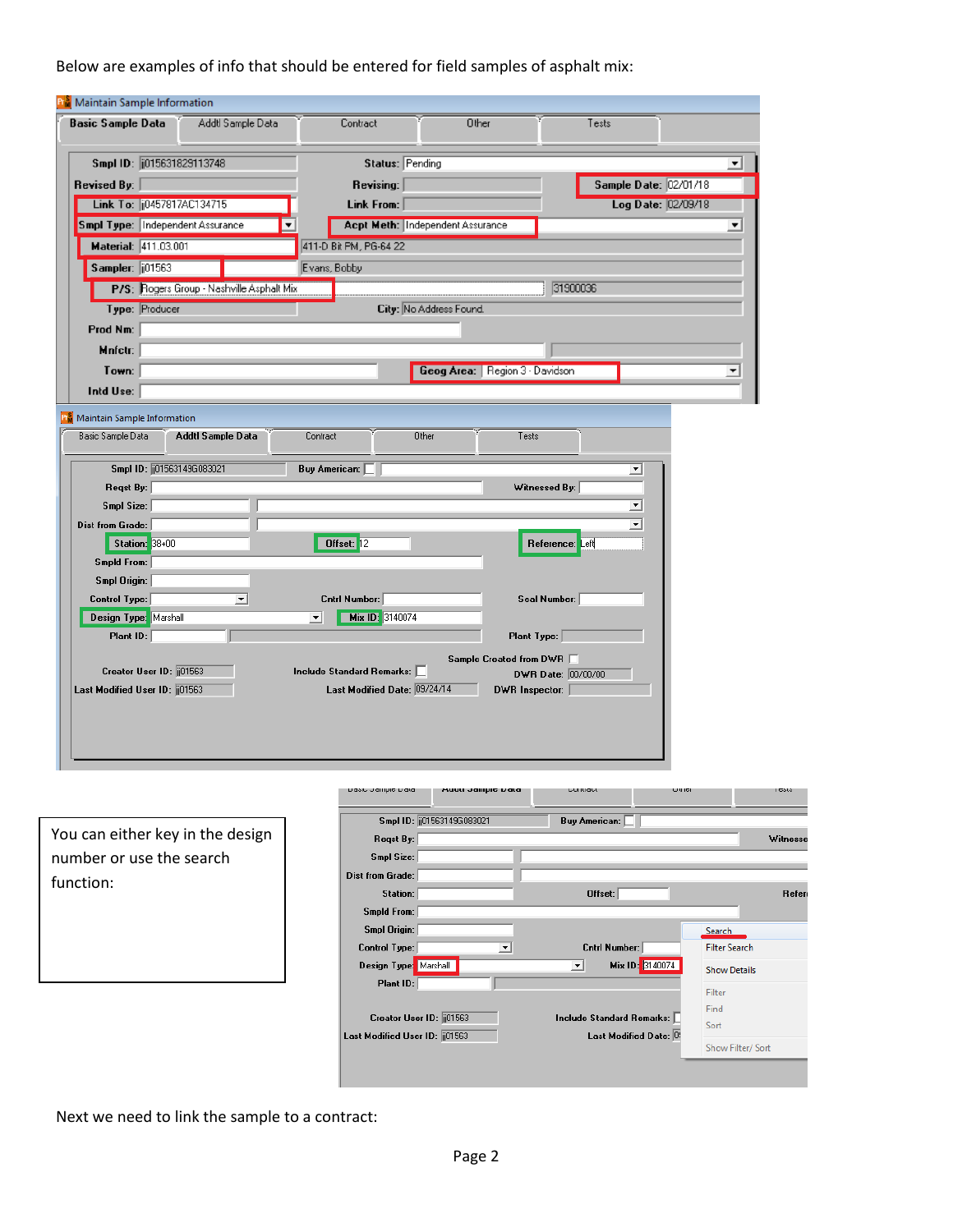Click on the contract tab.

- 1. Select the "New" icon at the top of the window.
- 2. Enter contract number or use search function to find correct contract and item(s)
- 3. DO NOT ENTER QUANTITY.

| Edit         | Services Window             |                                                            | Help              |              |                                |      |           |                                                                   |                              |                            |                         |                              |          |
|--------------|-----------------------------|------------------------------------------------------------|-------------------|--------------|--------------------------------|------|-----------|-------------------------------------------------------------------|------------------------------|----------------------------|-------------------------|------------------------------|----------|
|              | V I 2<br>$\Box$             | <b>BBDDTES</b>                                             |                   |              |                                |      |           |                                                                   |                              |                            |                         |                              |          |
|              | Maintain Sample Information |                                                            |                   |              |                                |      |           |                                                                   |                              |                            |                         |                              |          |
|              | Basic Sample Data           |                                                            | Addtl Sample Data |              |                                |      | Contract  | Other                                                             |                              | Tests                      |                         |                              |          |
| Sample       | ii01563149G083021           |                                                            |                   |              |                                |      |           |                                                                   |                              |                            |                         |                              |          |
|              | <b>Contract ID</b>          | Project                                                    |                   | Line<br>Item | Proposal<br><b>Line Number</b> |      |           | Item Code Fed State<br>Pri Nbr                                    | Cont Est<br><b>Matri Qtv</b> | <b>Represented</b><br>÷.   | <b>Material</b><br>Unit | Reported<br><b>Matri Qtv</b> | Sat<br>М |
| <b>ST118</b> |                             | 06001-3171-44                                              |                   | 0490         |                                |      | 411-01.10 | NH/HPP-I-75-1                                                     | 52,000                       | $-000$ Ton                 |                         | 0.000                        |          |
|              |                             |                                                            |                   |              |                                |      |           |                                                                   |                              | ,000                       |                         |                              |          |
|              |                             |                                                            |                   |              |                                |      |           |                                                                   |                              |                            |                         |                              |          |
|              |                             |                                                            |                   |              |                                |      |           |                                                                   |                              |                            |                         |                              |          |
|              |                             | <b>R</b> <sup>8</sup> Select Contract/Material Information |                   |              |                                |      |           |                                                                   |                              |                            |                         | $-x$                         |          |
|              |                             |                                                            |                   |              |                                |      |           |                                                                   |                              |                            |                         |                              |          |
|              |                             |                                                            |                   |              |                                |      |           | Please tab out of the field to retrieve the Line Item select list |                              |                            |                         |                              |          |
|              |                             | Contract Id:                                               | <b>TST118</b>     |              |                                |      |           | INTERCHANGE IMPROVEMENTS ON I-75 @ SR 311 (US-74)                 |                              |                            |                         |                              |          |
|              |                             | <b>Project Number</b>                                      |                   |              |                                |      |           | Line Item Number Proposal Line Number Item Code                   |                              |                            | Line Item Desc          |                              |          |
|              |                             | 06001-3171-44                                              | 10490             |              |                                | 0490 |           | 411-01.10                                                         |                              | ACS MIX(PG64-22) GRADING D |                         |                              |          |
|              |                             |                                                            |                   |              |                                |      |           |                                                                   |                              |                            |                         |                              |          |
|              |                             |                                                            |                   |              |                                |      |           |                                                                   |                              |                            |                         |                              |          |

Next you will need to select a lab.

Regional Lab for cores)

| Click on the Other tab.                                                                | Basic Sample Data<br>Addtl Sample Data                        | Oth<br>Contract                         |
|----------------------------------------------------------------------------------------|---------------------------------------------------------------|-----------------------------------------|
| 1. Select the "New" icon at the top of<br>the window if there is not a blank<br>field. | ii01563149G083021<br>sample<br>Type<br><b>Destination Lab</b> | ID                                      |
| 2. Select Destination Lab.                                                             |                                                               | Search Window<br><b>Destination Lab</b> |
| Use search function to find correct<br>3.<br>lab. (Field for Nuclear Density,          |                                                               | <b>DEST - TDOT Field Testing</b>        |

The final step is selecting the tests. Select the "Open Assign Tests" icon at the top of the screen. Most times you can accept default tests (D2950). If you need to run a different test, select the More button.

| Services<br>Window<br>Help<br>le<br>Edit           |                             |                                    |       |  |  |  |  |
|----------------------------------------------------|-----------------------------|------------------------------------|-------|--|--|--|--|
| OGGØB OG <mark>T</mark> E<br>画窗叶金                  | 뾄                           |                                    |       |  |  |  |  |
| <b>M</b> Maintain Sample Information               |                             |                                    |       |  |  |  |  |
| Addtl Sample Data<br>Basic Sample Data             | Contract                    | <b>Other</b>                       | Tests |  |  |  |  |
| <b>Assign Sample Tests</b>                         |                             |                                    |       |  |  |  |  |
| Sample ID   1015631496083021                       | Sample Type<br>Acceptance   | <b>Material Code</b><br>411.03.001 |       |  |  |  |  |
| Assigning tests to the sample will lock the sample |                             |                                    |       |  |  |  |  |
|                                                    | <b>Accept Default Tests</b> | Cancel                             | More  |  |  |  |  |
|                                                    |                             |                                    |       |  |  |  |  |
|                                                    |                             |                                    |       |  |  |  |  |

When you select the "More" option, a new window opens. You can use this window to add additional tests, or remove default tests. Once you click "Save Tests" the sample will lock and will be in the lab you selected (Field or Contractor). NOTE: It is a pain to add/remove tests after this step, so make sure you have the tests you plan to run on your sample selected.